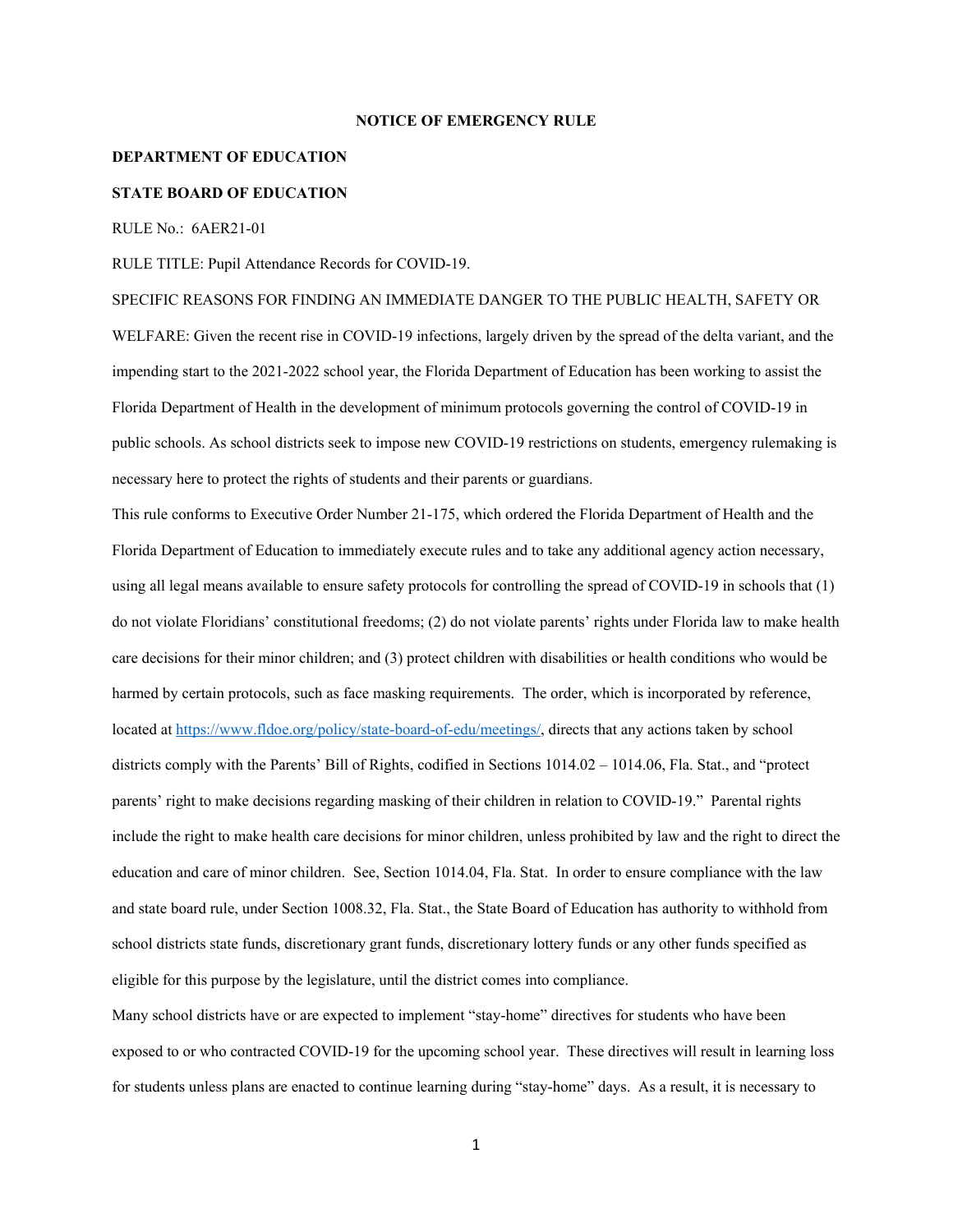amend the pupil attendance rule to set forth the requirements to count these days as an educational activity for the purpose of pupil attendance. Section 1003.23, Fla. Stat. provides that "[s]tudents may be counted in attendance only if they are actually present at school or are away from school on a school day and are engaged in an educational activity which constitutes a part of the school-approved instructional program for the student. While Rule 6A-1.044, Pupil Attendance Records, includes similar language, there is no criteria to establish "an educational activity which constitutes a part of the school-approved instructional program for the student." Given that public schools throughout the state open in August and some open in less than one week, there is not sufficient time to proceed through normal rulemaking procedures before school starts in order to address the potential for learning loss to students under "stay-home" directives.

Based upon the foregoing and in compliance with the Governor's executive order, the agency finds that the potential for learning loss for certain students when school starts in August, creates an immediate danger to the public health, safety and welfare of students and requires emergency action.

## REASONS FOR CONCLUDING THAT PROCEDURE USED IS FAIR UNDER THE CIRCUMSTANCES:

There are multiple reasons for concluding that the procedure used is fair under these circumstances. First, as noted above, because school begins in August, there is not sufficient time to adopt a rule through non-emergency means before the start of the 2021-22 school year. The Governor's Executive Order 21-175—issued just days ago. Next, the agency has received multiple requests to clarify the protocols and processes schools should utilize when planning for reopening schools given the presence of COVID-19 and the varied health and educational needs of students. Further, the procedure is fair because the rule relies upon an order of the Governor, which is public, and the emergency rule was made public by publishing it on the Department's website in an effort to reach interested persons prior to consideration by the State Board of Education. Finally, because the agency is headed by a board, rather than an individual, the rule will be considered at a public meeting before the State Board of Education, with the opportunity for public input prior to adoption. While this period is an abbreviated one, given the need to act quickly to avoid harm to students, the agency is of the opinion that the procedure utilized is fair to interested and affected persons.

SUMMARY OF THE RULE: The emergency rule provides criteria to avoid learning loss and consider a student in attendance, when under a "stay-home" directive due to COVID-19.